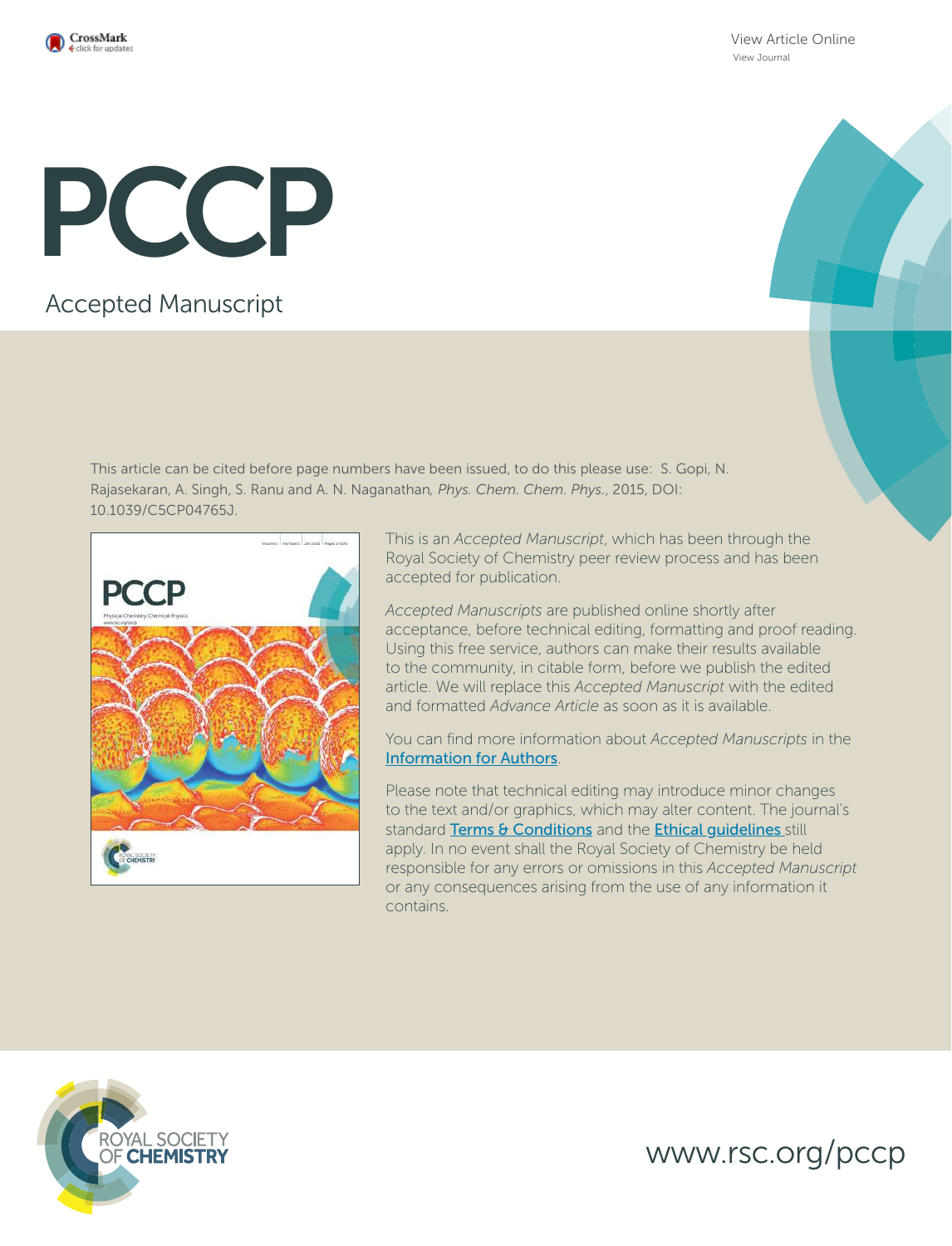## YAL SOCIETY<br>**CHEMISTRY**

## **Journal Name**

## **COMMUNICATION**

## **Energetic and topological determinants of a phosphorylationinduced disorder-to-order protein conformational switch**

Received 00th January 20xx, Accepted 00th January 20xx DOI: 10.1039/x0xx00000x

Soundhararajan Gopi,<sup>a</sup> Nandakumar Rajasekaran,<sup>a</sup> Animesh Singh,<sup>b</sup> Sayan Ranu<sup>b</sup> and Athi N. Naganathan<sup>a</sup>

**www.rsc.org/** 

**We show that the phosphorylation of 4E-BP2 acts as a trigger event to shape its folding-function landscape that is delicately balanced between conflicting favorable energetics and intrinsically unfavorable topological connectivity. We further provide first evidence that the fitness landscapes of proteins at the threshold of disorder can differ considerably from ordered domains.** 

 Post-translational modifications (PTMs) such as phosphorylation, acetylation, methylation *etc.* determine the functional state of proteins. Particularly, protein (de- )phosphorylation is known to promote or eliminate proteinprotein associations through generating or occluding a binding site, shifts in conformational equilibrium and modulation of local secondary structure. $1.4$  A recent work has widened the role of phospho-regulation by demonstrating that the degree of phosphorylation in the four-stranded beta sheet protein 4E- $BP2<sup>5</sup>$  (Figure 1a) dramatically alters its conformational stability to range from disordered (non-phosphorylated; WT) to weakly stable (phosphorylation at a single site) to ordered (multisite phosphorylation).<sup>6</sup> The dissociation constant ( $K_D$ ) of 4E-BP2 to its binding partner eIF4E is shown to proportionately vary from  $\sim$ 3.2 nM to  $\sim$ 12.3  $\mu$ M thus abrogating the binding event and promoting cap-dependent translation initiation in mammalian systems.<sup>6</sup>

 This counter-intuitive observation of a protein folding process (i.e. a gain in structural order guided by PTMs) eliminating binding has challenged the conventional 'structurefunction paradigm'. Given these novel experimental observations, there are two open questions: a) how do the various energetic and topological factors intertwine to create this unique system, and b) how do these evolutionary design principles in a disordered domain differ from those of a typical well-folded globular protein? An understanding of these



**Fig. 1** Thermodynamics and Free Energy Profiles from the Exact Solution to the WSME Model. (a) Cartoon of the conformational switch in 4E-BP2 from a non-phosphorylated disordered state to a phosphorylated ordered state. Green shaded area represents the functional YXXXXLΦ motif occluded upon folding. (b) Unfolding curves of the doubly phosphorylated (blue), singly phosphorylated (pT29, green and pT20, magenta) and non-phosphorylated 4E-BP2 (red). Black: doubly phosphorylated mutant AXXXXAΦ. The vertical dashed line represents the experimental temperature of 293 K. (c & d) Predicted 1D free-energy profiles (panel c) and probabilities (panel d) as a function of the reaction coordinate (RC), the number of structured residues, for the variants shown in panel b. The arrow highlights the partially structured state C.

features would aid in the design of similar conformational switches taking advantage of the diverse physico-chemical nature of the amino acid residues. To answer these questions, we employ the structure-based statistical mechanical Wako-Saitô-Muñoz-Eaton model that assumes an ensemble of  $2^N$ 

<sup>&</sup>lt;sup>a</sup> Department of Biotechnology, Bhupat & Jyoti Mehta School of Biosciences, Indian Institute of Technology Madras, Chennai 600036, India.

<sup>&</sup>lt;sup>b.</sup> Department of Computer Science and Engineering, Indian Institute of Technology Madras, Chennai 600036, India.

Email: athi@iitm.a

Electronic Supplementary Information (ESI) available: Model parameters and additional figures supporting the results. See DOI: 10.1039/x0xx00000x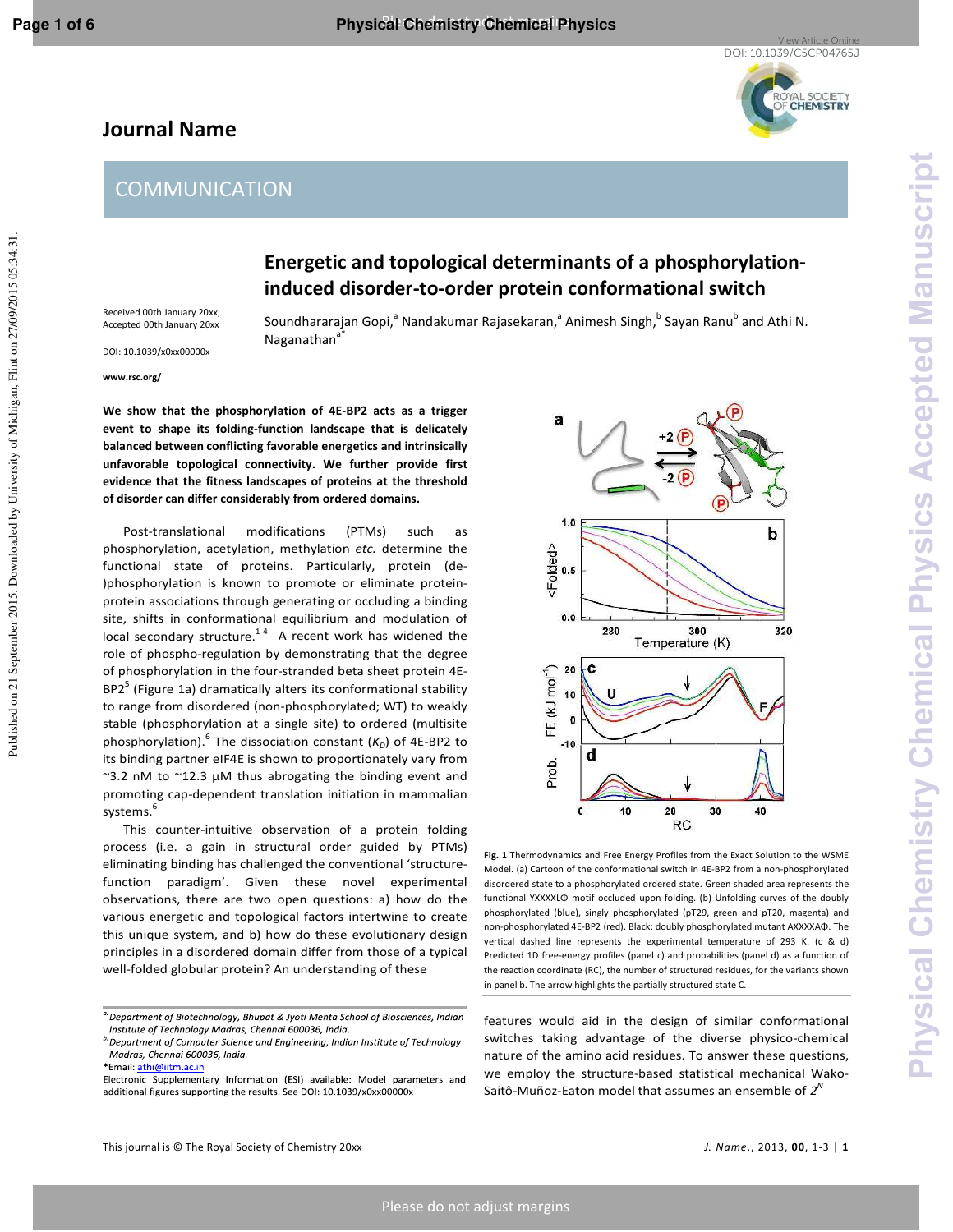Published on 21 September 2015. Downloaded by University of Michigan, Flint on 27/09/2015 05:34:31.

Published on 21 September 2015. Downloaded by University of Michigan, Flint on 27/09/2015 05:34:31.

**COMMUNICATION Journal Name** DOI: 10.1039/C5CP04765J

View Article Online



**Fig. 2** Folding Mechanism as inferred from the SSA Landscape. (a) The SSA landscape highlighting the various partially structured states (A, B, C) apart from the fully unfolded state (U). Spectral color-coding is employed going from low free energy (blue) to high (red). The coordinate, say (25, 15), should be read as a microstate containing 15 folded residues (n) starting from the 25<sup>th</sup> residue (m) – here, it represents the state B. (b & c) Representative examples of reasonably long Monte-Carlo (MC) runs of 10<sup>5</sup> steps on the 2D SSA landscape as a function of the microstate index for the doubly phosphorylated (blue and panel b) and non-phosphorylated 4E-BP2 (red and panel c) highlighting the conformational sub-states. (d) Ensemble behaviour from 100 MC runs with the ordinate denoting the mean number of structured residues (black is the doubly phosphorylated mutant AXXXXAΦ). (e) The path U  $\rightarrow$  A  $\rightarrow$  C  $\rightarrow$  F exhibits a higher free energy (FE in kJ mol<sup>-1</sup>; dashed red) compared to U  $\rightarrow$  B  $\rightarrow$  C  $\rightarrow$  F (continuous red) for the doubly phosphorylated variant. (f) Conformational heterogeneity in the folding mechanism and dynamics. Thicker arrow represents a higher flux path. A cartoon of the various partially structured states extracted from the 2D landscape – grey and magenta represent unfolded and folded regions, respectively. The residues Y and L of the functional motif YXXXXLΦ are coloured in green.

microstates for an *N*-residue protein.<sup>7, 8</sup> It has been successful in characterizing the folding mechanistic behaviours of several proteins,  $9-11$  predicting folding rates from 3D structures,  $8$  and engineering stabilities.<sup>12, 13</sup> Importantly, It has been shown to capture the average conformational properties of disordered protein ensembles (unfolded states and natively disordered proteins) and their heterogeneity in very good agreement with experiments and molecular simulations.<sup>14-16</sup>

 We start with the known structure of the doubly phosphorylated variant of 4E-BP2 (pT20pT29, phosphorylated at T20 and T29; PDB id: 2MX4) and employ parameters similar to that used earlier for a beta-sheet protein CspB: a 6 Å cut-off to identify van der Waals (vdW) interactions excluding nearest neighbours, all-to-all electrostatics, solvation and secondarystructure dependent conformational entropy (see Electronic Supporting Information; ESI).<sup>12</sup> The phosphate groups are assigned an effective charge of -2 at pH 7.0. The model is therefore  $G\overline{o}$ -like<sup>17</sup> with the native-bias introduced through the vdW and electrostatics terms; the landscape is funnelled towards the folded state in accordance to the minimal frustration principle of the energy landscape theory.<sup>18</sup> All calculations are performed at 293 K, pH 7.0 and 0.16 M ionic strength thus simulating the experimental conditions, unless mentioned otherwise.

 Because experimental equilibrium unfolding curves are not available for the different variants, we adjust the vdW term to achieve a minimum native state population (F) of 80% at 293 K for the pT20pT29 4E-BP2 (blue in Figure 1b and ESI); employing identical parameters, we predict that the nonphosphorylated WT exhibits only ~26% folded population and hence disordered (*U*; red in Figure 1b) under the same conditions in agreement with experiments. We also find a graded stability difference between the different singly phosphorylated variants (pT20 and pT29, magenta and green, respectively, in Figure 1b) similar to experimental observations.<sup>6</sup> Mutating the canonical binding motif YXXXXLΦ located at the C-terminus of the 4<sup>th</sup> strand to AXXXXAΦ destabilizes the protein dramatically resulting in a folded population of ~5% at 293 K (Figure 1b). All variants exhibit sigmoidal unfolding curves suggestive of an apparent twostate-like behaviour (Figure 1b). However, one-dimensional (1D) free energy profiles as a function of the order parameter, the number of structured residues, point to a minor intermediate-like state (*I*) at a reaction coordinate value of 24 structured residues (arrows in Figure 1c-1d). Effectively, we show that the WSME model energetics, calibrated by quantitatively characterizing the folding behaviour of ordered proteins, $12$  is robust enough to capture the observed large changes in stability induced by phosphorylation or mutations in 4E-BP2.

 We provide a first look at the possible folding mechanisms of 4E-BP2 by constructing a minimalistic landscape with single stretches of folded residues (Single-Sequence Approximation (SSA) landscape<sup>8</sup>) with 1035 microstates, i.e.  $N^*(N+1)/2$ species, where N=45 here (ESI). This approach has been previously successful in identifying intermediates in good agreement with experiments and simulations in several proteins with varied topologies including RNase  $H,^{19}$  CytR,  $^{14}$ bovine lactalbumin<sup>12</sup> and IKB $\alpha$ <sup>20</sup> Under native conditions, the SSA landscape is funnelled towards the folded state with

**2** | *J. Name*., 2012, **00**, 1-3 This journal is © The Royal Society of Chemistry 20xx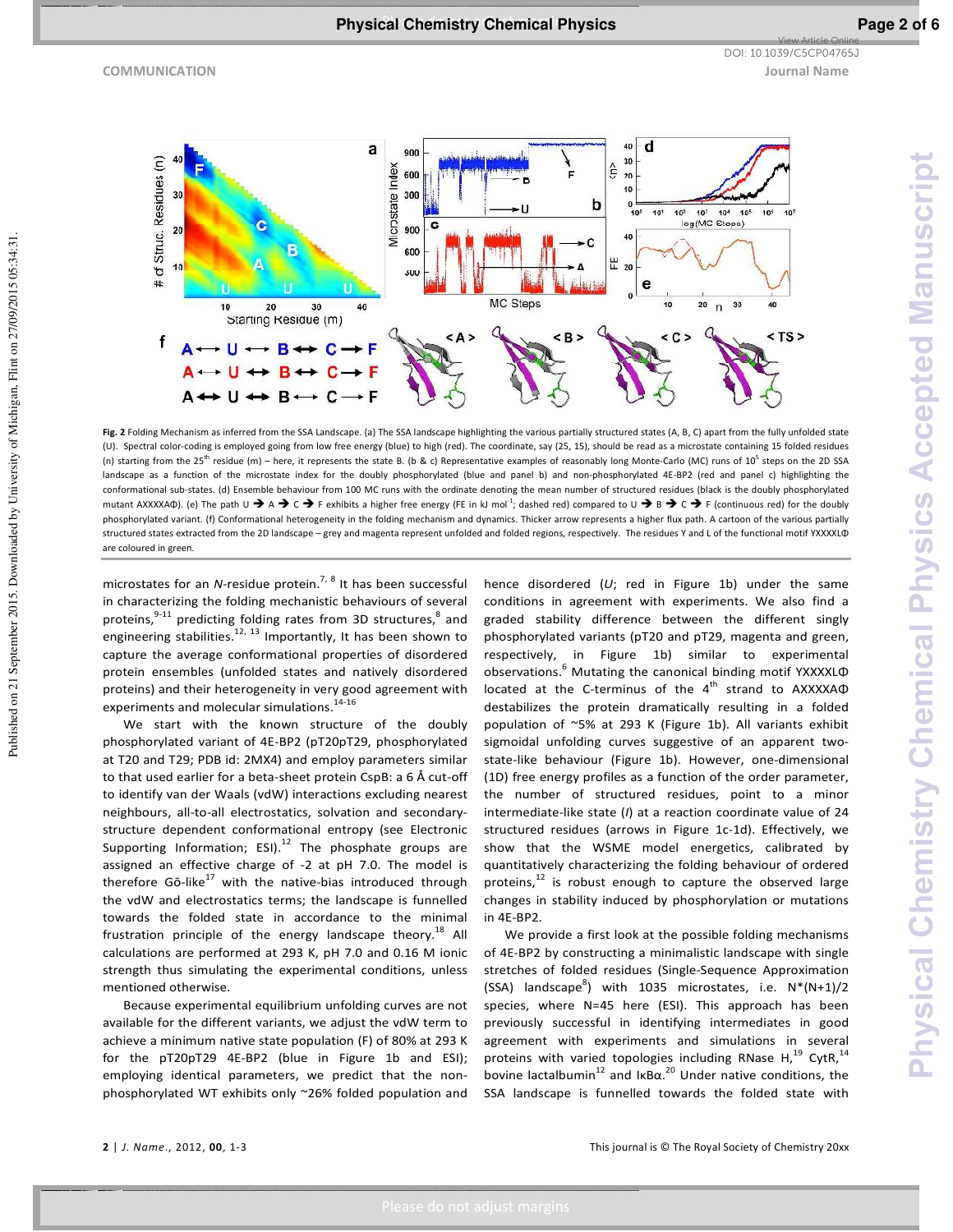Published on 21 September 2015. Downloaded by University of Michigan, Flint on 27/09/2015 05:34:31.

Published on 21 September 2015. Downloaded by University of Michigan, Flint on 27/09/2015 05:34:31.

a

multiple partially structured macro-states (labelled A, B, C in Figure 2a) populated on the unfolded side of the main barrier. The free energy gradient immediately suggests that there could potentially be three different microscopic folding paths towards F: U  $\rightarrow$  A  $\rightarrow$  C  $\rightarrow$  F (UACF) or UBCF or UABCF. The direct path from U to F, without sampling any of the above states, is seen to be free-energetically unfavourable (dark red in Figure 2a).

 To identify the path with the highest flux, we perform 100 Monte-Carlo runs of  $10^7$  steps each on the SSA landscapes<sup>19</sup> starting from the unfolded state for the three different variants: pT20pT29, non-phosphorylated WT and the AXXXXAΦ mutant (illustrative examples are provided in Figure 2b-2c; see ESI text and Figures S1 and S2). The ensemble behaviour, i.e. the average from 100 molecules (Figure 2d), displays an expectation consistent with the 1D free energy profile: 1) the non-phosphorylated variant takes longer to fold compared to the fully phosphorylated variant due to the smaller gradient towards the folded state (Figures 1c, S2, S3), and 2) the mutant despite folding is unable to consistently stay folded due to the lower free energy of the unfolded state resulting in frequent unfolding events that effectively result in  $\sim$ 21-23 structured residues at the end of 10<sup>7</sup> steps. Analysing the trajectories, we find the path UBCF to be the most favourable for the variant pT20pT29 (98% flux; continuous orange in Figure 2e) because of the relatively higher barrier of  $\sim$ 4.1 kJ mol<sup>-1</sup> in the path UACF (2% flux; dashed orange in Figure 2e). The macro-state A can therefore be seen as an offpathway intermediate in a linear chemical-reaction mechanism or a low flux path in a triangular mechanism; macro-states B and C, on the other hand, appear to be obligate intermediatelike states from a chemical view of folding (scheme on top in Figure 2f). The nature of the partially structured states observed in this simplified landscape is in accordance with various other representations calculated from both the exact solution and multiple-sequence approximations (Figures S3- S5).

 The non-phosphorylated WT 4E-BP2 predominantly samples states U, B and C following which it folds (scheme at the centre in Figure 2f). This is consistent with the 1D freeenergy profile that displays a near identical free energies for the folded and unfolded states (Figure 1c). The equilibrium native ensemble of the disordered WT can therefore be viewed as consisting of distinct states B and C apart from U, that contribute to the intermediate-like state on the 1D free energy profile (arrow in Figure 1c). However, the landscape is very different for the AXXXXAΦ mutant that shuttles between states U, A and B with states C and F being energetically unfavourable (scheme at the bottom in Figure 2f). Our results suggest that the phosphorylation status and the nature of mutations in 4E-BP2 has a dramatic effect on the observed equilibrium ensembles and the underlying dynamics, indicative of a system that is highly sensitive to perturbations (Figures S3- S5).

 As the model is structure-based it is straightforward to obtain the structures of the different intermediate-like states observed in the SSA landscape (Figure 2f): (State A)



 $SH3$ **4E-BP2** 





**Fig. 3** Energetics and Mutational Fitness Landscape. (a) Distribution of the relative net charge-charge interaction energies (ΔE<sub>elec</sub>) in the 1562 single-, double- and triple-point mutants of src-SH3 (green) and phosphorylated 4E-BP2 (blue) calculated from the charge-shuffling procedure as  $E_{elec}$  (Mutant) –  $E_{elec}$  (WT). The vertical dashed line represents the reference WT. (b) Same as in panel a, but for the differences in melting temperatures calculated as  $T_m (WT) - T_m (Mutant)$ , employing the exact solution to the WSME model. (c) Representative unfolding curves for the single-point mutants (grey) of phosphorylated 4E-BP2 (blue). The unfolding curves of the non-phosphorylated 4E-BP2 and the mutant D16K are shown in red and black, respectively. (d) Structure of phosphorylated 4E-BP2 highlighting the various residues contributing to the 'electrostatic staples' with respect to the functional motif (green).

partial structure in hairpin 1, strands 2 and 3; (State B) partial structure in hairpin 2, strands 3 and 4; (State C) partial structure in hairpins 1, 2 and strands 2, 3 and 4; (Transition State; TS) same as state C but with the long loop connecting strands 1 and 2 exhibiting native-like conformation. The formation of this long loop hastens the condensation of the strand 1 on the folding side of the main barrier in a downhilllike fashion (Figure S5). This process simultaneously occludes the binding motif YXXXXLΦ that is nearly covered in its entirety by the loop in the fully folded conformation (Figure 1a). NMR experiments on singly phosphorylated variants point to partially folded structures with significant order near the phosphorylated turn regions<sup>6</sup> in accord with our predictions on the complex inter-connected landscape (i.e. states A and B) and early hairpin formation. Large experimental NOE violations are also observed in the folded structure corresponding to the loop region and in one case the dissolution of the parallel beta-sheet formed by strands 1 and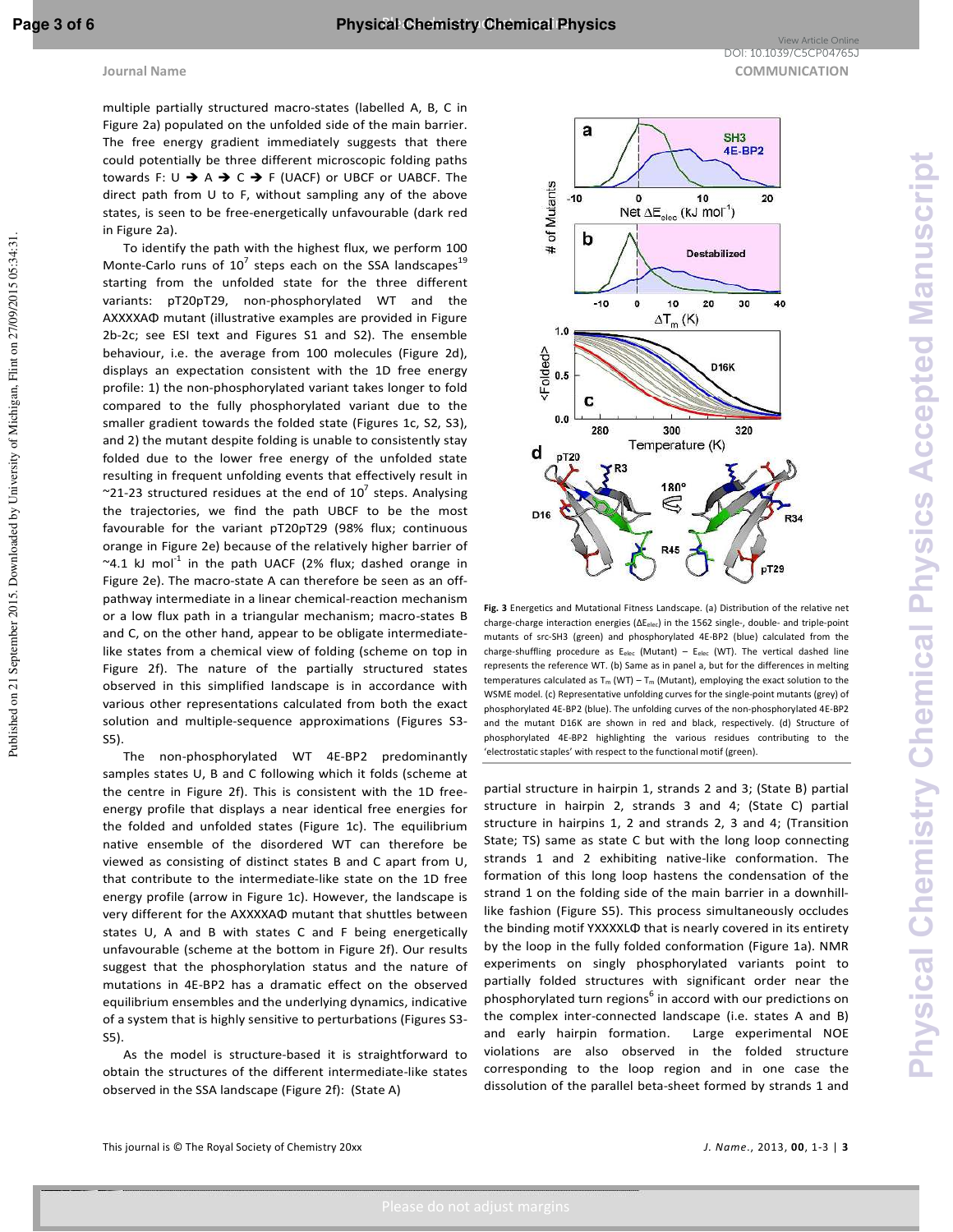Published on 21 September 2015. Downloaded by University of Michigan, Flint on 27/09/2015 05:34:31.

Published on 21 September 2015. Downloaded by University of Michigan, Flint on 27/09/2015 05:34:31.

4 is shown to reduce these violations $^6$  – this observation is consistent with the structure of state C which is ~0.8 % populated under these conditions (arrows in Figure 1c-1d).

 The ability of the model to reproduce trends in experimental data, albeit qualitatively, enables us to probe further for the molecular determinants of this unique mechanism. Particularly, the fitness landscape of ordered domains is expected to be flat to buffer the predominantly destabilizing effect of random mutations that accumulate during Evolution.<sup>21, 22</sup> Does 4E-BP2 exhibit a behaviour similar to an ordered domain and if it does not, how much does it differ? To answer this question, we first perform the computational charge-shuffling procedure on the pT20pT29 variant by iteratively shuffling the charges around in the native structure to identify stabilizing and de-stabilizing mutants (single-, double- or triple-mutants involving charge residues) from Debye-Hückel interaction energy alone.<sup>13</sup> We perturb only the surface charged residues for three reasons: 1) residues on the protein surface, that are generally polar or charged, exhibit an enhanced probability of mutation during the course of Evolution, $^{23}$  2) it is straightforward to capture the changes in stability due to the elimination or addition of a charge-charge interactions without introducing complex entropy-enthalpy compensations associated with polar  $\rightarrow$  non-polar (or *vice versa*) substitutions,<sup>12, 13</sup> and 3) this approach reduces the phase-space to a more amenable number of mutations (see below) compared to innumerable *20<sup>N</sup>* when considering all possible mutations at all sites.

 In the ideal-case scenario of charge shuffling with 11 charges in 4E-BP2, we find that only a very small fraction of charged-residue substitutions are stabilizing (~5% of the possible 1562 single-, double- and triple-mutations; Figure 3a) – *i.e.* a distribution that is skewed towards the right with respect to the starting structure. To further confirm this observation, we generate structures of each of the 1562 mutants and predict their unfolding curves (representative examples of 22 single mutants are presented in Figure 3c) and hence the melting temperatures (*Tm*) from the WSME model. Only a small fraction of mutants are identified to be stabilizing in this direct approach ( $\approx$ 10%) in agreement with the chargeshuffling procedure – the difference between the numbers predicted by the two methods arises because of the unavoidable differences in packing introduced while generating mutant structures.

 The situation is reversed in the well-folded protein src-SH3 that also contains 11 charged residues. We find that ~26% (or ~49%) of the mutants are predicted to be more stable than the WT src-SH3 from the charge-shuffling procedure (or by generating mutants). In fact, the distribution of destabilization obtained for the WT src-SH3 is very similar to those reported from the ProTherm mutational database indicating that this is a generic observation expected of ordered domains.<sup>24, 25</sup> This comparative study clearly highlights that the fitness landscape of 4E-BP2 is naturally tuned towards disorder ( $\sigma_{\text{ATm}} \sim 10.4$  K and a broad range from -10 K - 35 K) compared to a wellfolded protein src-SH3 that is more resistant to protein surface



**Fig. 4** Topological Determinants and Sequence-Based Disorder. (a) The topology of the 4-stranded 4E-BP2. The dashed line (between strands 1 and 4) and the sold lines between strands 4, 3 and 3, 2 represent weak and strong hydrogen bonds, respectively. (b) The topologies of the most common 4-stranded motifs with a long loop connecting strands 1 and 2. 4E-BP2 is characterized by the least common arrangement (within box and panel a) with a strand ordering of 1432 and strand topology of up-up-down-up. (c) The 1D free energy profiles near the respective denaturation midpoints of Pin WW domain (red) and 4E-BP2 (blue) from the exact solution to the WSME model. The vertical dashed line indicates the position of the Pin WW domain folded state that is in agreement with the partially structured state C of 4E-BP2. (d) Sequence based disorder from the PONDR-FIT server. $^{26}$  The shaded area represents the position of the strands. The phosphorylation sites and functional binding region are shown as red and green, respectively.

mutations ( $\sigma_{\Delta Tm}$  ~5.9 K and a narrow range from -10 K - 12 K). Not only is the distribution for 4E-BP2 atypical of a globular protein but also mutations of just two residues D9 and D16 (to positive or neutral residues) account for >90% of the stable mutants while in the case of src-SH3 there are at least five independent sites (E17, E21, D23, R31 and D41).

 Phosphorylation induced stabilization is frequently governed by strong electrostatic interactions between the phosphate and the amino acid arginine. $^{1}$  A closer look at the 4E-BP2 structure reveals the same interactions observed in ordered domains: interactions between pT20 and R3 and between pT29 and R45/R34 (Figure 3d). These long-range 'electrostatic staples' hold the structure together and contribute a significant proportion of the stabilization free energy and that is exploited by Nature for functional purposes. 4E-BP2 does not, however, possess *the* optimal distribution of charge-charge interactions, as a highly stable state could effectively eliminate the switching behaviour arising from phosphorylation. This is possibly the reason for the presence

View Article Online DOI: 10.1039/C5CP04765J

**4** | *J. Name*., 2012, **00**, 1-3 This journal is © The Royal Society of Chemistry 20xx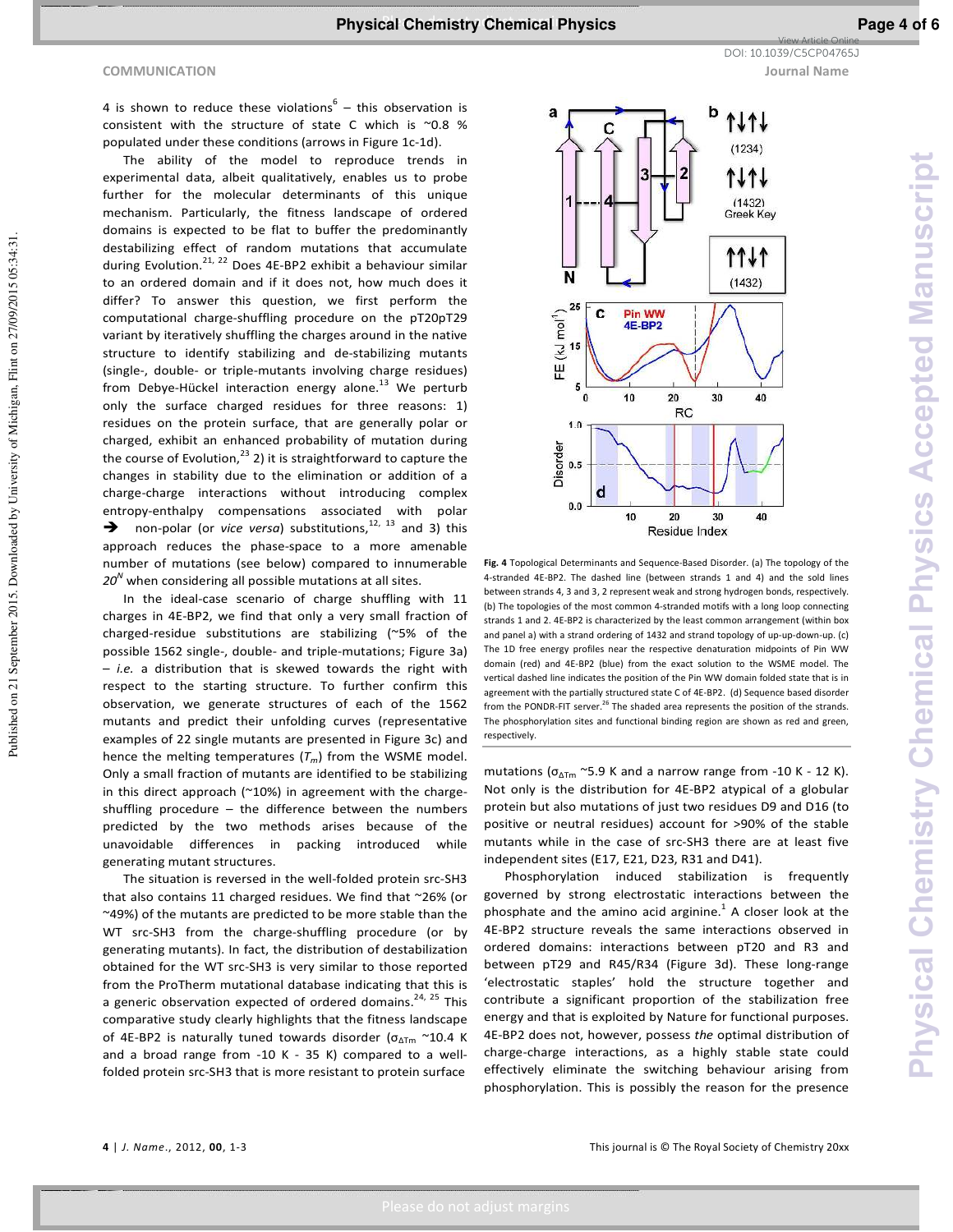**Physical Chemistry Chemical Physics Accepted Manuscript**

hysical Chemistry Chemical Physics Accepted Manuscrip

of the two negatively charged residues D9 and D16 (in the long loop that connects strands 1 and 2) that slightly destabilize the folded structure (Figure 3c) to counter-balance the other favourable interactions, thus maintaining the structure at the threshold of disorder.

 The topology or the relative arrangement of beta-strands in 4E-BP2 also serves an interesting case. Figure 4a shows that the strand 1 of 4E-BP2 is connected by a long loop to strand 2 in a convoluted manner; strand 2 continues to strand 3 and 4 aided by two tight turns. In effect, 4E-BP2 structure is characterized by one parallel and two anti-parallel beta-sheets with a stand ordering of 1, 4, 3, and 2 and a strand topology of up-up-down-up (Figure 4a and the cartoon within the box in Figure 4b).<sup>6</sup> Extensive PDB database analyses<sup>27, 28</sup> has shown that such a strand ordering and topology with a long loop connecting strands 1 and 2 is the least common among all four-stranded motifs in all-β proteins (L5 in Figure 3b of reference 28; also see Figure 4b here). This unique fact is in accordance with model predictions that indicate long loop and the first strand is the last to form during folding (Figure 2 and Figure S5). The formation of native-like structure in the long loop is not adequately compensated by a gain in stabilization energy resulting in a large free energy barrier that is primarily entropic in origin (that separates states C and F in Figure 1c) and that Nature has avoided on most other 4-stranded βproteins owing to the tortuous connectivity.

 Experiments, model predictions and topological considerations point to the state C being a well-structured unit that is populated to different extents depending on the degree of phosphorylation (Figures 1c, 1d, 2f). The topology of state C with 3 folded strands is very similar to that of WW-domains. In fact, the predicted 1D free energy profile of Pin WW domain is in good agreement both in terms of the barrier magnitude and the location of the folded minima (Figure 4c). Experiments and simulations on WW domains have demonstrated that the folding mechanism is complex with the possibility of nucleation in either one of the β-turns<sup>29</sup> (similar to a triangular three-state mechanism; see Figure S6 for the SSA landscape of the WW domain that displays an identical behaviour); this conforms to the early stage folding mechanism of 4E-BP2 we predict from the SSA landscape that shows the possibility of two parallel paths towards the state C that go through either of the states A or B starting from U. In other words, the complex 4E-BP2 system seems to be built on a simple WWdomain-like scaffold with the long-range stabilization induced by phosphorylation acting as a trigger event to compensate for the unfavourable entropic cost of ordering the long loop. Interestingly, PONDR-FIT<sup>26</sup> predicts a large degree of structural disorder in the first strand and the loop connecting it, hinting that the disorder tendency of these two elements is encoded even at the level of sequence (Figure 4d). The two β-turns with the high propensity PGGT motifs $30$  is also identified to be less disordered aligning well with both experiments and model predictions. Collectively, we find that partially structured (or intermediate) states encompassing different combinations of β-hairpin-like structures could be a generic feature of proteins

## **Conclusions**

 The acquisition of native structure in the loop is the event that blocks the site YXXXXLΦ in 4E-BP2 from binding its partner eIF4E. Our detailed analysis above shows that the formation of this loop is unfavourable both at the level of sequence (Figure 4d) and topology (Figure 4a, 4b). Even under conditions that promote folding, i.e. phosphorylation, the loop and the strand preceding it is the last to form (Figure 2), despite the structure exhibiting relatively optimized energetics (Figure 3) and high propensity β-turn motifs. These observations coupled with experiments that point to the possibility of several conformational sub-states effectively suggest that the folding-functional landscape of 4E-BP2 has evolved to be at the threshold of disorder for a rapid functional regulation. It also highlights the various sequence, structure-energetic and topological factors that come together to create this unique system.

 Our findings presented here open up the possibility of designing protein-based conformational switches by simply working backwards from the disorder prediction algorithms, simple energetic considerations and by employing basic structural scaffolds such as the three-helix bundles or threestranded structures, an avenue that is yet to exploited in protein design. Finally, we report first evidence to the possibility of fundamentally different fitness landscapes for proteins that undergo order-to-disorder (or *vice versa*) transition that could be further tested by experiments and simulations.

## **Notes and references**

- 1. L. N. Johnson and R. J. Lewis, *Chem. Rev.*, 2001, **101**, 2209.
- 2. C. Antz, T. Bauer, H. Kalbacher, R. Frank, M. Covarrubias, H. R. Kalbitzer, J. P. Ruppersberg, T. Baukrowitz and B. Fakler, *Nat. Struct. Biol.*, 1999, **6**, 146.
- 3. C. Löw, N. Homeyer, U. Weininger, H. Sticht and J. Balbach, *ACS Chem. Biol.*, 2008, **4**, 53.
- 4. D. Kast, L. M. Espinoza-Fonseca, C. Yi and D. D. Thomas, *Proc. Natl. Acad. Sci. U.S.A.*, 2010, **107**, 8207.
- 5. C. M. Fletcher, A. M. McGuire, A. C. Gingras, H. J. Li, H. Matsuo, N. Sonenberg and G. Wagner, *Biochemistry*, 1998, **37**, 9.
- 6. A. Bah, R. M. Vernon, Z. Siddiqui, M. Krzeminski, R. Muhandiram, C. Zhao, N. Sonenberg, L. E. Kay and J. D. Forman-Kay, *Nature*, 2015, **519**, 106.
- 7. H. Wako and N. Saito, *J. Phys. Soc. Japan*, 1978, **44**, 1939.
- 8. V. Muñoz and W. A. Eaton, *Proc. Natl. Acad. Sci. U.S.A.*, 1999, **96**, 11311.
- 9. M. M. Garcia-Mira, M. Sadqi, N. Fischer, J. M. Sanchez-Ruiz and V. Muñoz, *Science*, 2002, **298**, 2191.
- 10. J. Kubelka, E. R. Henry, T. Cellmer, J. Hofrichter and W. A. Eaton, *Proc. Natl. Acad. Sci. USA*, 2008, **105**, 18655.
- 11. P. Bruscolini and A. N. Naganathan, *J. Am. Chem. Soc.*, 2011, **133**, 5372.
- 12. A. N. Naganathan, *J. Chem. Theory Comput.*, 2012, **8**, 4646.
- 13. A. N. Naganathan, *J. Phys. Chem. B*, 2013, **117**, 4956.